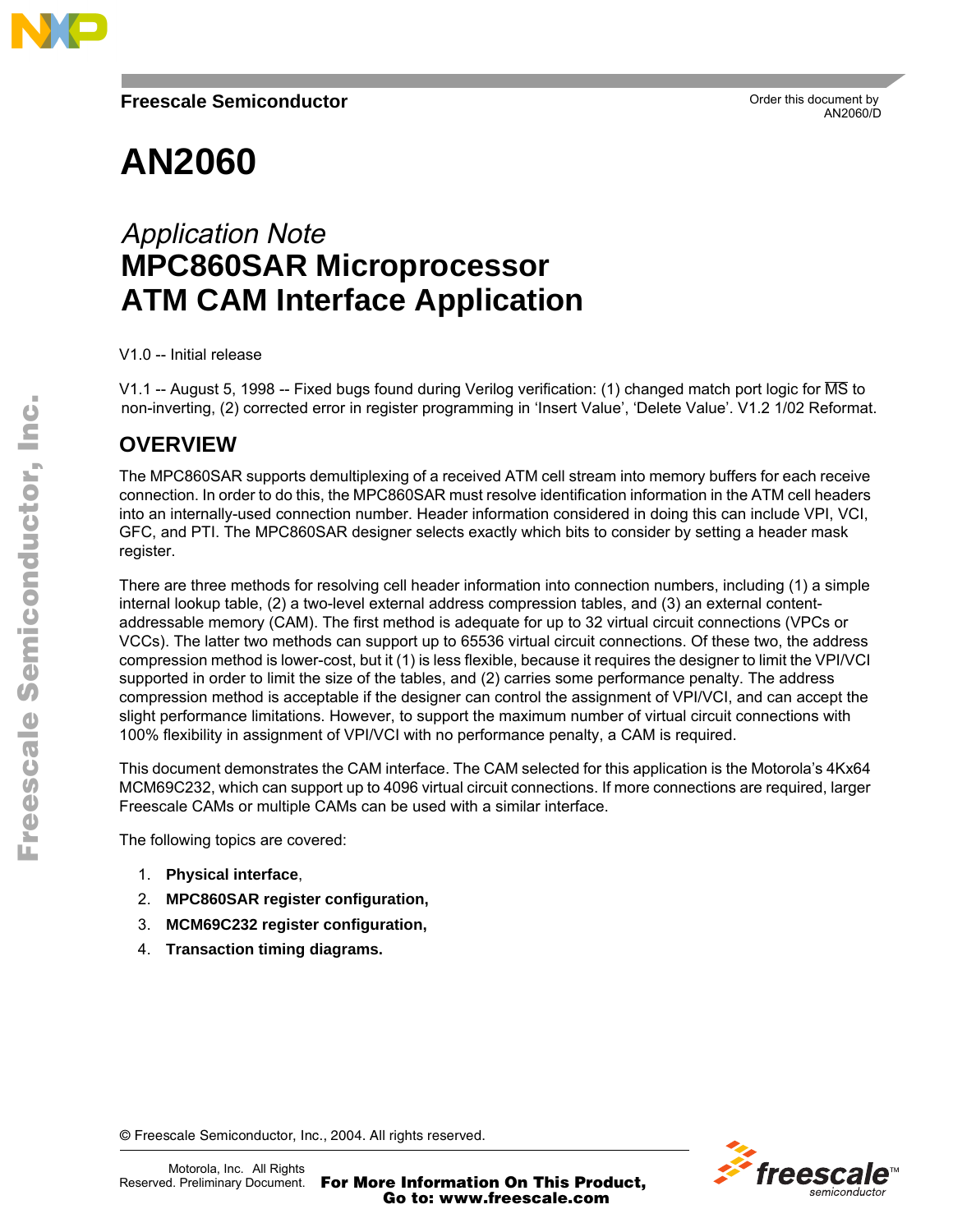

## **PHYSICAL INTERFACE**

The interface consists of two ports, the Control Port and the Match Port. The behavior of these ports is very different, and in actual fact they are independent. However, the MPC860SAR will only access one port at a time, as it has only one external bus interface.

The main components of the interface include:

- 1. Reset and clocking signals,
- 2. Control port, mapped to a chip-select controlled by the General Purpose Chip Select Machine (GPCM),
- 3. Match port, mapped to either: A) a chip-select controlled by one of the MPC860SAR's User Programmable Machines (UPMs), or B) a chip-select controlled by the GPCM (with extra glue logic).

#### **NOTE**

The interface described assumes a 50MHz MPC860SAR operating in fullspeed bus mode. The fundamentals of the interface remain the same for any other speed of MPC860SAR and for half-speed bus mode, if memory access wait-states are modified appropriately.

The following diagram shows the recommended interface for reset, clocking, and the Control Port between the MPC860SAR and the MCM69C232 CAM.



 $\textcircled{2}$  = 200 ohm pullup resistor (3.3 or 5V rail ok)

#### **Figure 1. Reset, clocking, and control port interface**

## **Reset and Clocking**

The reset input for the CAM is driven by a general-purpose output from the MPC860SAR. This allows the MPC860SAR to reset the CAM in software, for initialization or fault recovery.

The clock input for the CAM is driven by the MPC860SAR's CLKOUT output. At time of writing, the maximum clock frequency of the MCM69C232 CAM is 50MHz.

**2 APPLICATION NOTE**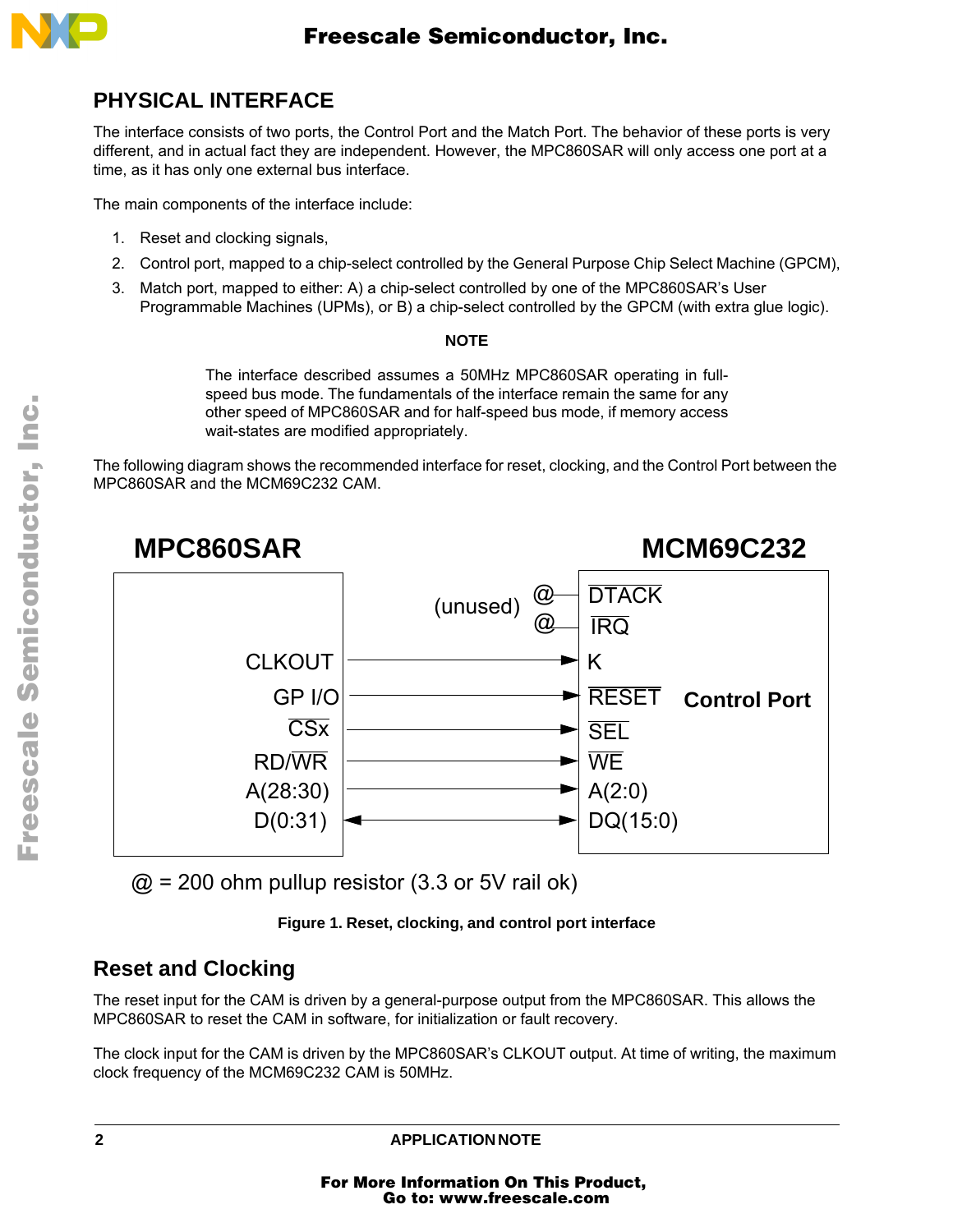

#### **Control Port**

The control port is a 16-bit read/write port. The only control signals required are SEL and WE. SEL asserted with  $\overline{\text{WE}}$  negated indicates a read;  $\overline{\text{SEL}}$  asserted with  $\overline{\text{WE}}$  asserted indicates a write. This memory controller signal behavior can be accomplished via the General Purpose Chip Select Machine (GPCM). A chip-select signal ( $\overline{\text{CSx}}$ ) of the MPC860SAR functions as  $\overline{\text{SEL}}$ , and the RD/WR signal of the MPC860SAR functions as WE of the MCM69C232 CAM.

The control port is only accessible via 16-bit accesses. Therefore, the CAM address lines A(2:0) map to the A(28:30) lines of the MPC860SAR, and A31 of the MPC860SAR is not used. Also, since only 16-bit writes will be performed, WEX signals for specific byte lanes are not required. [The WEX signals of the MPC860SAR cannot be used for the  $\overline{WE}$  signal of the MCM69C232 CAM, because the  $\overline{WE}$  signal must be valid before  $\overline{SEL}$ asserts.]

As a 16-bit memory, the control port maps to data lines D(0:15) of the MPC860SAR's data bus.

The control port will only be accessed by the MPC860SAR during initialization of the CAM and when the MPC860SAR adds or removes connections from the CAM. These tasks are performed by the user's software, not by the MPC860SAR's ATM microcode.

The MCM69C232 includes an IRQ line which can optionally be used to alert the user of certain conditions within the CAM. This function is available to the designer, but it is not absolutely necessary and is therefore not demonstrated in this design.  $\overline{IRQ}$  is pulled up.

The DTACK signal is unused and pulled up. The control port is actually an asynchronous port which responds with DTACK when commands are completed. However, since the match port is not being used simultaneously with the control port, the behavior of this interface is actually very deterministic. Since speed of this control interface is not important to the system, it is possible to design this interface for worst-case timing of this asynchronous port, without monitoring DTACK. If 200ns are allowed to elapse between control port accesses, then the user can be assured that each individual command has completed before issuing the next command. For a 50MHz system, this would entail programming the GPCM for the control port's chip-select to 10 waitstates. This holds true for all commands except INITIALIZE TABLE. If the user desires to use the INITIALIZE TABLE command, then the MCM69C232 CAM can be configured via its Interrupt Register to signal an IRQ when this command is complete. This  $\overline{IRQ}$  signal could be used to signal an interrupt to the MPC860SAR upon completion of this command.

## **Match Port**

The following sections describe two different options for the interface between the MPC860SAR and the MCM69C232 CAM.

#### **Option 1: Match port interface using UPM**

The following diagram shows the interface between the MPC860SAR and the match port of the MCM69C232 CAM using a chip-select controlled by one of the User Programmable Machines (UPMs) of the MPC860SAR. The advantages of this interface are:

- 1. Uses less glue logic,
- 2. Enables optimized timing of the interface by using an external acknowledge signal.

Fr  $\boldsymbol{\Phi}$  $\bf \Phi$  $\boldsymbol{\eta}$  $\mathbf 0$ 

ale

 $\boldsymbol{g}$  $\bf \Phi$ 

mic

o n d u  $\mathbf 0$ t o

r, I

n

.<br>ق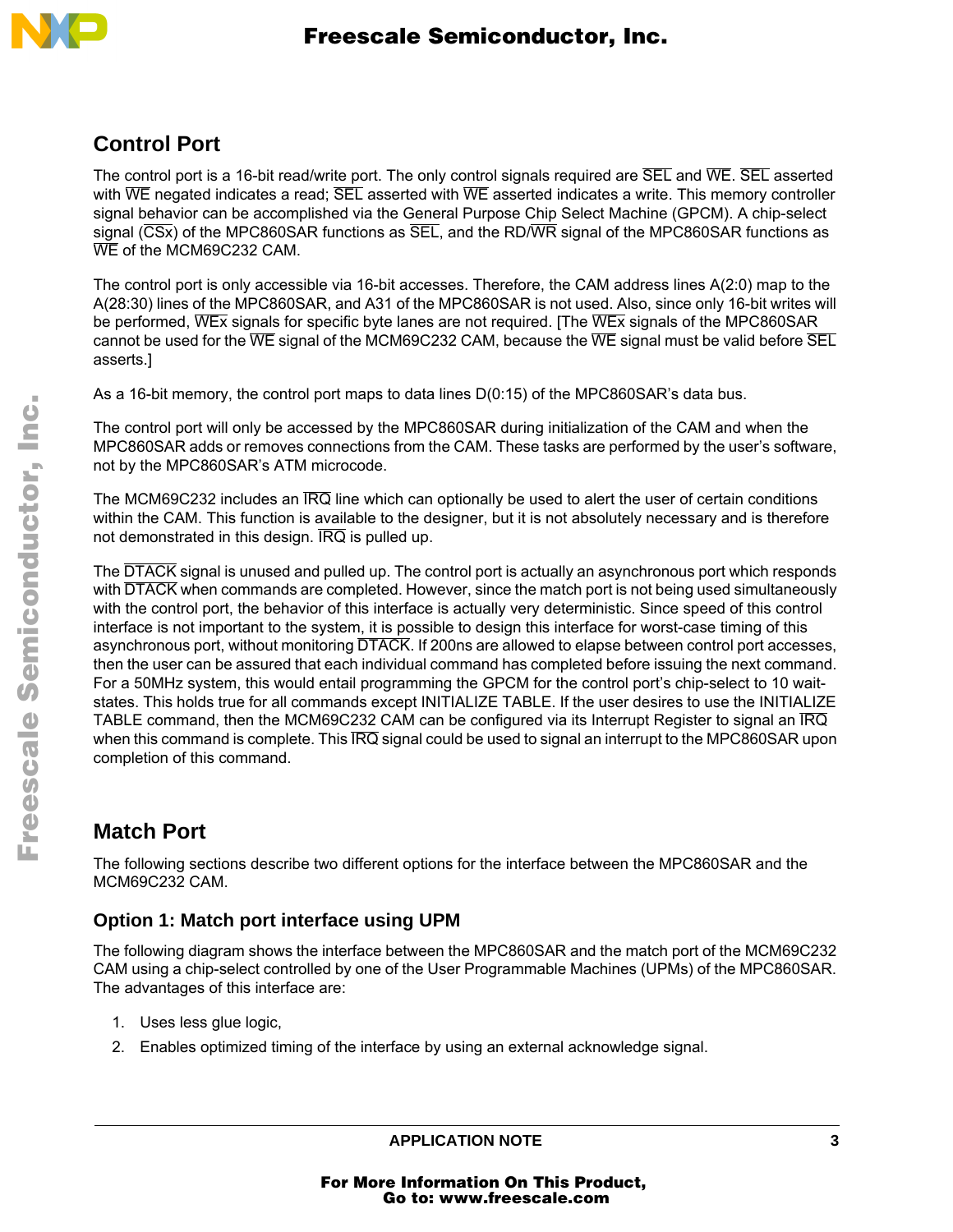

 $@ = 200$  ohm pullup resistor (3.3 or 5V rail ok)

**Figure 2. Match port interface using UPM**

The match port is a 32-bit read/write port. Accesses to the match port of the MCM69C232 from the MPC860SAR consist of a write cycle followed be a read cycle. The write cycle drives match data to the CAM, which latches the data when the LH/SM signal asserts. The read cycle reads the return data from the CAM (if there is a successful match). Completion of a match attempt is indicated by the  $\overline{MC}$  signal; success of a match is indicated by the MS signal. If a match is successful, return data will be driven by the MCM69C232 CAM as controlled by the output enable signal  $\overline{G}$ . If the control port is not being accessed during a match port access (which will not happen with the MPC860SAR), the MCM69C232 CAM will assert the  $\overline{MC}$  signal in eight clocks. Thus, the maximum number of clocks required for the read cycle is eight; however, it is possible that the read cycle could be even shorter, since other intervening bus activity between the CAM write and read could provide the required eight clocks of latency. Because the match port is in the data path of the receive cell traffic, it is desirable to optimize the timing of its accesses, rather than to set the cycle length to meet worst-case timing of this transaction (as was done with the control port). This behavior is accomplishable via the User Programmable Machine (UPM) of the MPC860SAR's memory controller.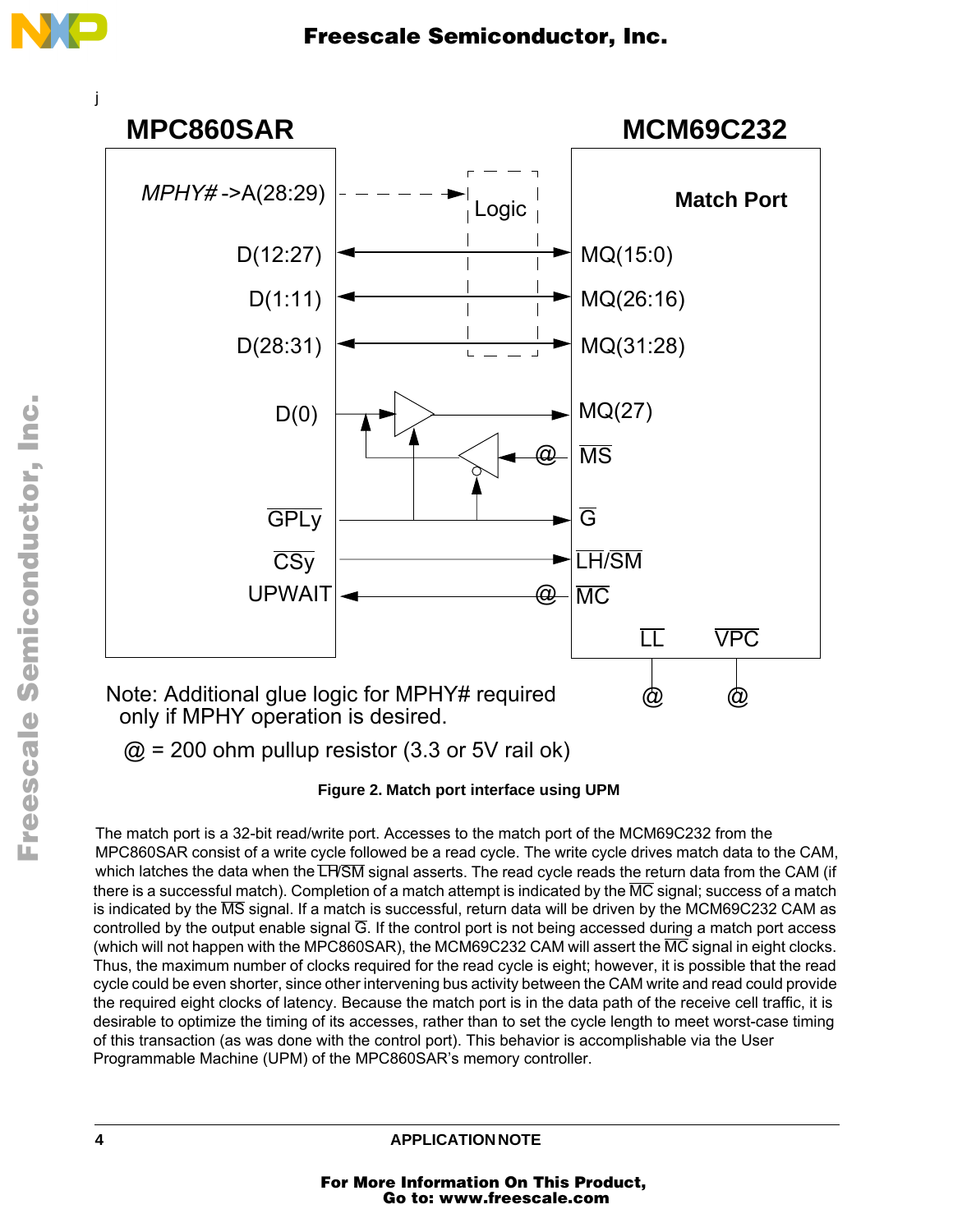

The UPM's CSy and GPLy signals are used as the LH/SM and G signals, respectively. The UPM is programmed to assert  $\overline{CSy}$  during write cycles and  $\overline{GPLy}$  during read cycles. For read cycles, the MC signal is used as a UPWAIT signal to the UPM. When the  $\overline{MC}$  signal asserts, the UPWAIT signal will be read as negated and the read cycle will be allowed to terminate.

The match port is only accessible via 32-bit accesses. All match data written will be 32-bit operands; all return data read will be 32-bit operands. Thus, the byte-select  $\overline{BS}(0.3)$  signals are not used in this interface.

The MS signal is an active-low indication of a successful match, driven concurrently with MC. The MPC860SAR expects an active-low indication of a successful match on D0. However, the MPC860SAR will drive match data out on D0 to DQ31 of the MCM69C232 CAM during writes to the match port. Therefore, the tri-state buffers shown are necessary to set the appropriate signal and drive direction of D0. GPLy is used to gate these tri-state buffers.

The arrangement of the data lines as shown is required to enable the 'ATM MODE' functionality of the MCM69C232 CAM. This has some implications to the user's software, which are explained in the discussion of the 'SET ATM MODE' command.

The MCM69C232 CAM's  $\overline{LL}$  signal is only required if match data written to the CAM requires more than one 32-bit write transaction (i.e. is more than 32 bits). The MPC860SAR's ATM microcode only performs one 32 bit write, so  $\overline{LL}$  is unused and pulled up.

The VPC signal is only used to signal a VPC match when the MCM69C232 CAM is in 'ATM MODE'. However, for this interface an explicit VPC indication is not necessary; the return data alone is sufficient. Therefore, the VPC signal is also unused and pulled up.

If Multi-PHY operation of the MPC860SAR is desired, then PHY address signals must also be considered as part of the match data. However, all 32 bits of the data bus are already in use by the VPI, VCI, GFC, PTI, and CLP bits. Therefore, if Multi-PHY operation is used, during a match data write cycle the PHY address will appear on A(28:29) of the MPC860SAR. These address lines should be driven on two of the data bits of the match port, as. This will require some gated tri-state buffers, similar to how the  $\overline{\text{MS}}$  and D0 interface was implemented. Because this feature will not be required by the majority of applications, these buffers are not explicitly shown, but are indicated as optional 'Logic' in the diagram.

#### **Option 2: Match port interface using GPCM**

The following diagram shows the interface between the MPC860SAR and the match port of the MCM69C232 CAM using a chip-select controlled by the General Purpose Chip Selects Machine (GPCM) of the MPC860SAR. The advantage of this interface is that it does not require the use of a UPM, if neither of the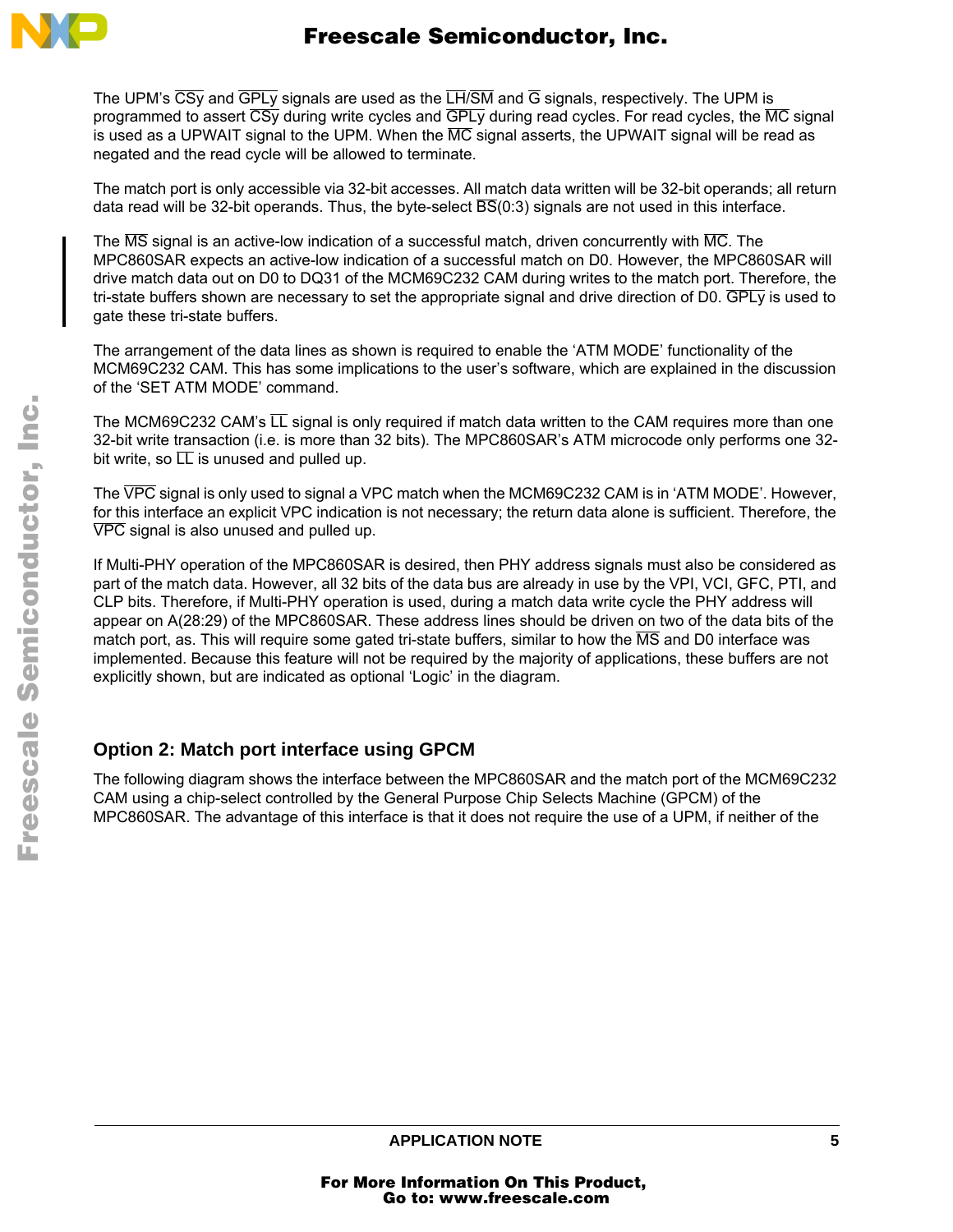

UPMs of the MPC860SAR happen to be available. The disadvantage of this interface is that it requires two additional tri-state buffers.



 $\omega$  = 200 ohm pullup resistor (3.3 or 5V rail ok)

**Figure 3. Match port interface using GPCM**

The match port is a 32-bit read/write port. Accesses to the match port of the MCM69C232 from the MPC860SAR consist of a write cycle followed be a read cycle. The write cycle drives match data to the CAM, which latches the data when the LH/SM signal asserts. The read cycle reads the return data from the CAM (if there is a successful match). Completion of a match attempt is indicated by the MC signal; success of a match is indicated by the MS signal. If a match is successful, return data will be driven by the MCM69C232 CAM as controlled by the output enable signal G. If the control port is not being accessed during a match port access (which will not happen with the MPC860SAR), the MCM69C232 CAM will assert the  $\overline{MC}$  signal in eight clocks. Thus, the maximum number of clocks required for the read cycle is eight. Thus, it is possible to program a chipselect of the MPC860SAR to accommodate this worst-case timing of the MCM69C232 CAM (as was done with the control port). This behavior is accomplishable via the General Purpose Chip Select Machine (GPCM) of the MPC860SAR's memory controller.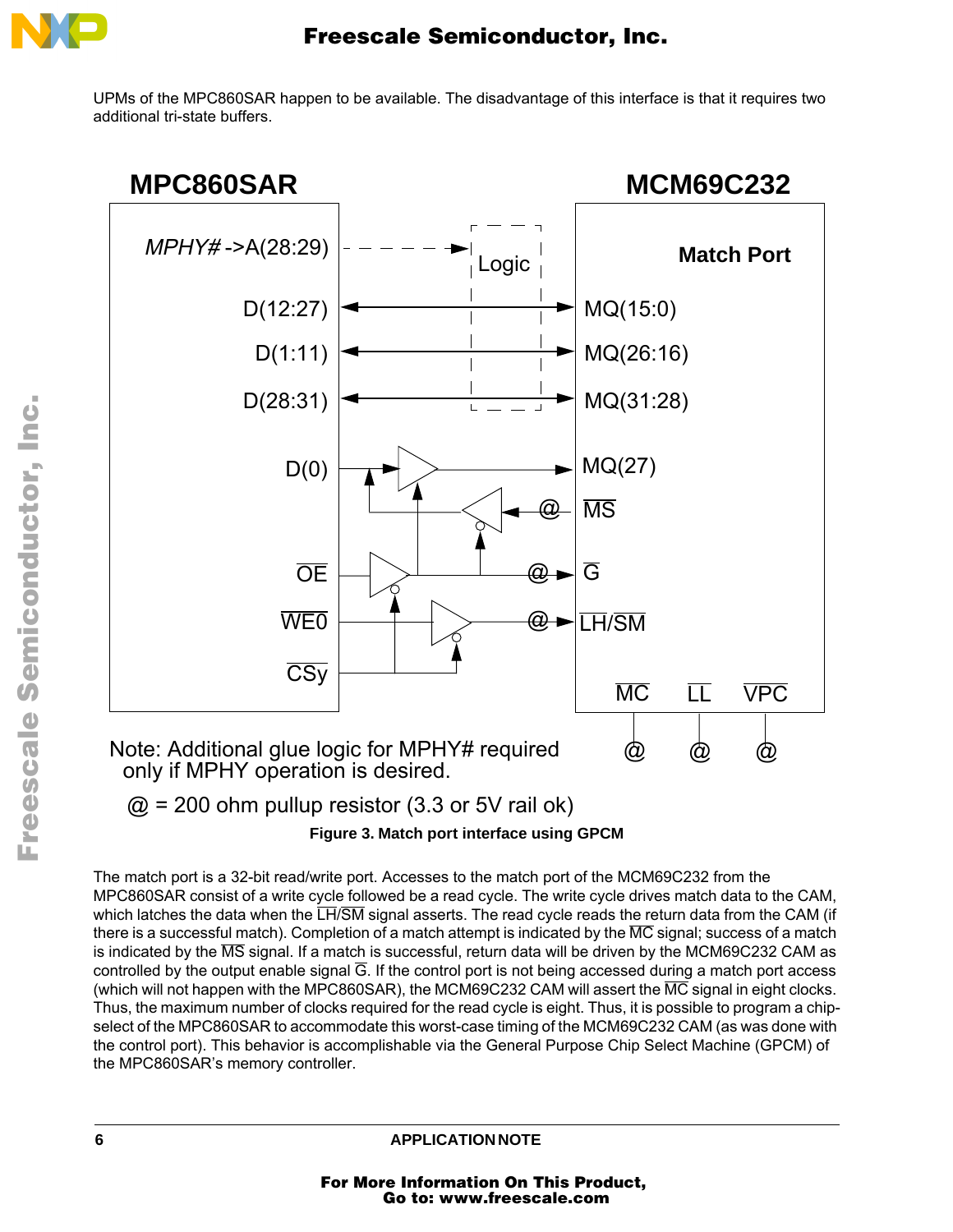

The GPCM's CSy serves as a gaiting signal for the MPC860SAR's WE0 and OE signals, which serve as the MCM69C232 CAM's LH/SM and G signals, respectively. The selection of WE0 for the gated LH/SM signal was arbitrary; any of the  $\overline{\text{WE}}(0.3)$  signals could be used.

The match port is only accessible via 32-bit accesses. All match data written will be 32-bit operands; all return data read will be 32-bit operands.

The  $\overline{\text{MS}}$  signal is an active-low indication of a successful match, driven concurrently with  $\overline{\text{MC}}$ . The MPC860SAR expects an active-low indication of a successful match on D0. However, the MPC860SAR will drive match data out on D0 to DQ31 of the MCM69C232 CAM during writes to the match port. Therefore, the tri-state buffers shown are necessary to set the appropriate signal and drive direction of D0. The gated  $\overline{OE}$ signal is used to gate these tri-state buffers.

The arrangement of the data lines as shown is required to enable the 'ATM MODE' functionality of the MCM69C232 CAM. This has some implications to the user's software, which are explained in the discussion of the 'SET ATM MODE' command.

The MC signal is only required for dynamic handshaking on this match port interface. However, this interface has been programmed for worst-case timing, instead of using dynamic handshaking. Therefere,  $\overline{MC}$  is not used and is pulled up.

The MCM69C232 CAM's  $\overline{LL}$  signal is only required if match data written to the CAM requires more than one 32-bit write transaction (i.e. is more than 32 bits). The MPC860SAR's ATM microcode only performs one 32 bit write, so  $\overline{LL}$  is unused and pulled up.

The VPC signal is only used to signal a VPC match when the MCM69C232 CAM is in 'ATM MODE'. However, for this interface an explicit VPC indication is not necessary; the return data alone is sufficient. Therefore, the VPC signal is also unused and pulled up.

If Multi-PHY operation of the MPC860SAR is desired, then PHY address signals must also be considered as part of the match data. However, all 32 bits of the data bus are already in use by the VPI, VCI, GFC, PTI, and CLP bits. Therefore, if Multi-PHY operation is used, during a match data write cycle the PHY address will appear on A(28:29) of the MPC860SAR. These address lines should be driven on two of the data bits of the match port, as. This will require some gated tri-state buffers, similar to how the MS and D0 interface was implemented. Because this feature will not be required by the majority of applications, these buffers are not explicitly shown, but are indicated as optional 'Logic' in the diagram.

## **MPC860SAR REGISTER CONFIGURATION**

#### **ATM Parameters**

The following parameters must be set in the parameter RAM for each ATM channel that will use the CAM:

Receiver State (SRSTATE) -- Sets the operating mode of the receiver. Set EXT=1 (extended channel mode), and set ACP=0 (CAM used for channel lookup).

CAM Address (CAMADD) -- Set this parameter to the address of the match port of the CAM in the MPC860SAR's memory map. CAMADD must be divisible by 16. The CAM is mapped by the memory controller to a 64KB region.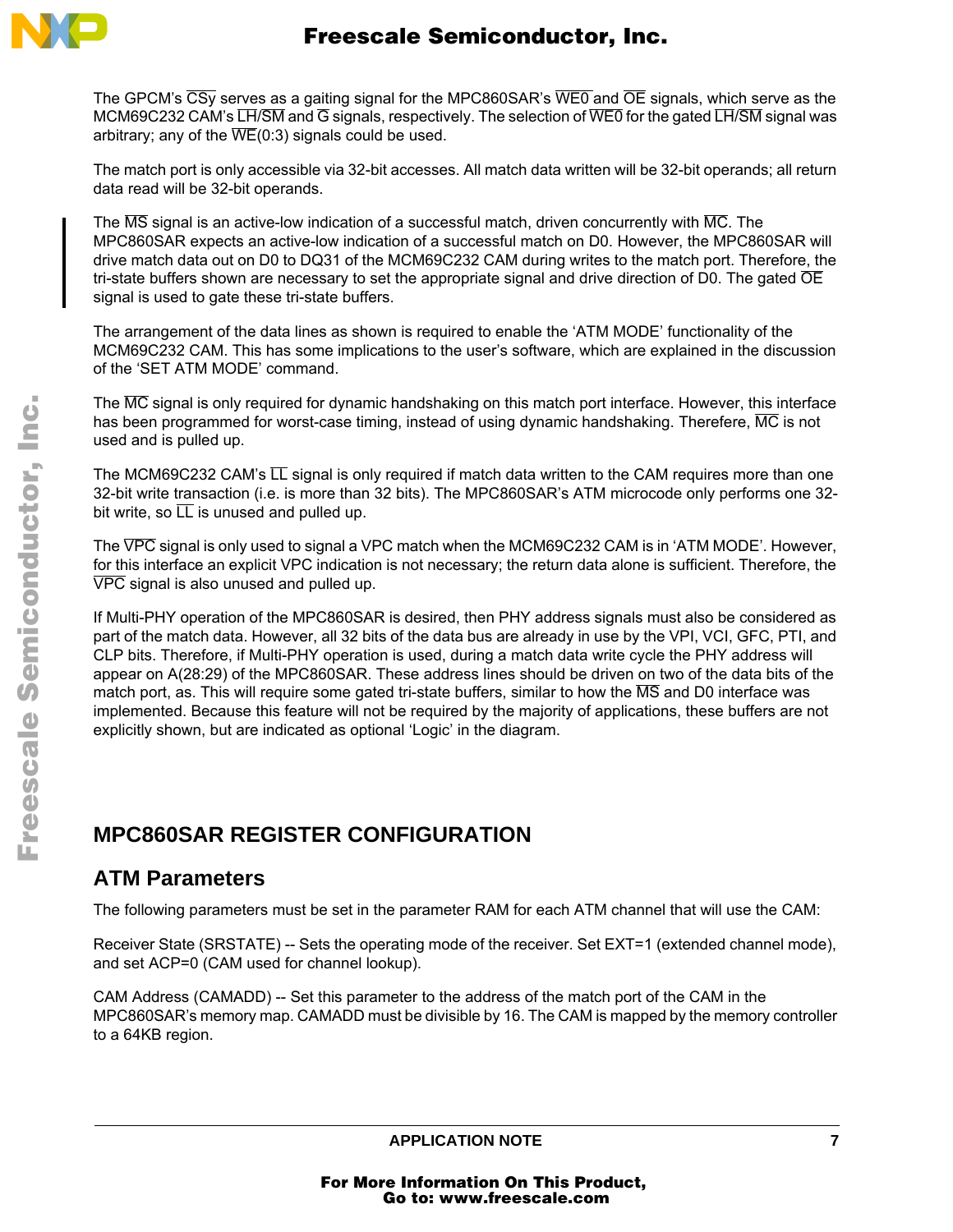

Header Mask (HMASK) -- This mask determines which bits of the header (GFC, VPI, VCI, PTI, CLP) are used for channel number lookup in the CAM. The user should set these bits in accordance with their desired application.

## **Memory-Mapping of Control Port**

The control port is mapped to a chip-select signal which is controlled by the GPCM of the MPC860SAR's memory controller. The smallest memory region mappable to a chip-select is 64KB; this minimum memory size should be selected for the chip-select. The assertion of the chip-select signal has been programmed to delay by 1.5 clock cycles (via the TRLX and ACS(0:1) bits of the OR) in order to assure that, during write cycles, data is valid before  $\overline{CSx}$  ( $\overline{SEL}$ ) asserts to the MCM69C232 CAM.

The programming of the registers for this chip-select should be as follows:

#### **Base Register (BRx)**

- 0:16 BA(0:16) --- Sets the base address for the CAM's control port. As only address lines A(28:30) are used by the CAM's control port, this will map the16-byte register set of the MCM69C232 CAM throughout the 64KB region. Set these bits to point to an unused 64KB region of the memory map.
- 17:19 AT(0:2) -- Can optionally be used to limit access to certain address types. This feature is normally unused, and these bits can be set to zero.
- 20:21 PS(0:1) -- The control port is a 16-bit port. These bits must be set to binary 10.
- 22 PARE -- Used to enable parity generation/checking for this chip-select. Set this bit to zero.
- 23 WP -- Used to write-protect the memory mapped to this chip-select. Set this bit to zero.
- 24:25 MS(0:1) -- Selects the mechanism used for controlling this chip-select. In this case, it will be the GPCM. Set these bits to binary 00.
- 26:30 Reserved
- 31 V -- Activates this chip-select. Set this bit to one.

#### **Option Register (ORx)**

- 0:16 AM(0:16) --- Sets the size of the memory by selecting which bits will be used in addresscomparison. Set the memory size of the chip-select to the 64KB minimum by setting these bits to all ones.
- 17:19 ATM0:2) -- Mask used with the AT(0:2) bits of the BRx to enable address-type protection for this memory. This feature is normally unused. Set these bits to zero to disable this feature.
- 20 CSNT/SAM -- In this case, this bit sets the chip-select negate timing for this chip-select. Set this bit to zero.
- 21:22 ACS(0:1)/G5LA,G5LS -- In this case, these bits set the chip-select assertion timing for this chip-select. Set these bits to binary 11.
- 23 BI -- Enables/disables bursting to this chip-select. The control port is not burstable, so set this bit to one.
- 24:27 SCY(0:3) -- If the GPCM is used for this chip-select, these bits set the number of wait-states for this chip-select. The wait-states should be set to provide a minimum 200ns cycle time when accessing the control port. For a 50MHz bus, the cycle length should be 10 clocks. Setting TRLX=1

8 APPLICATION NOTE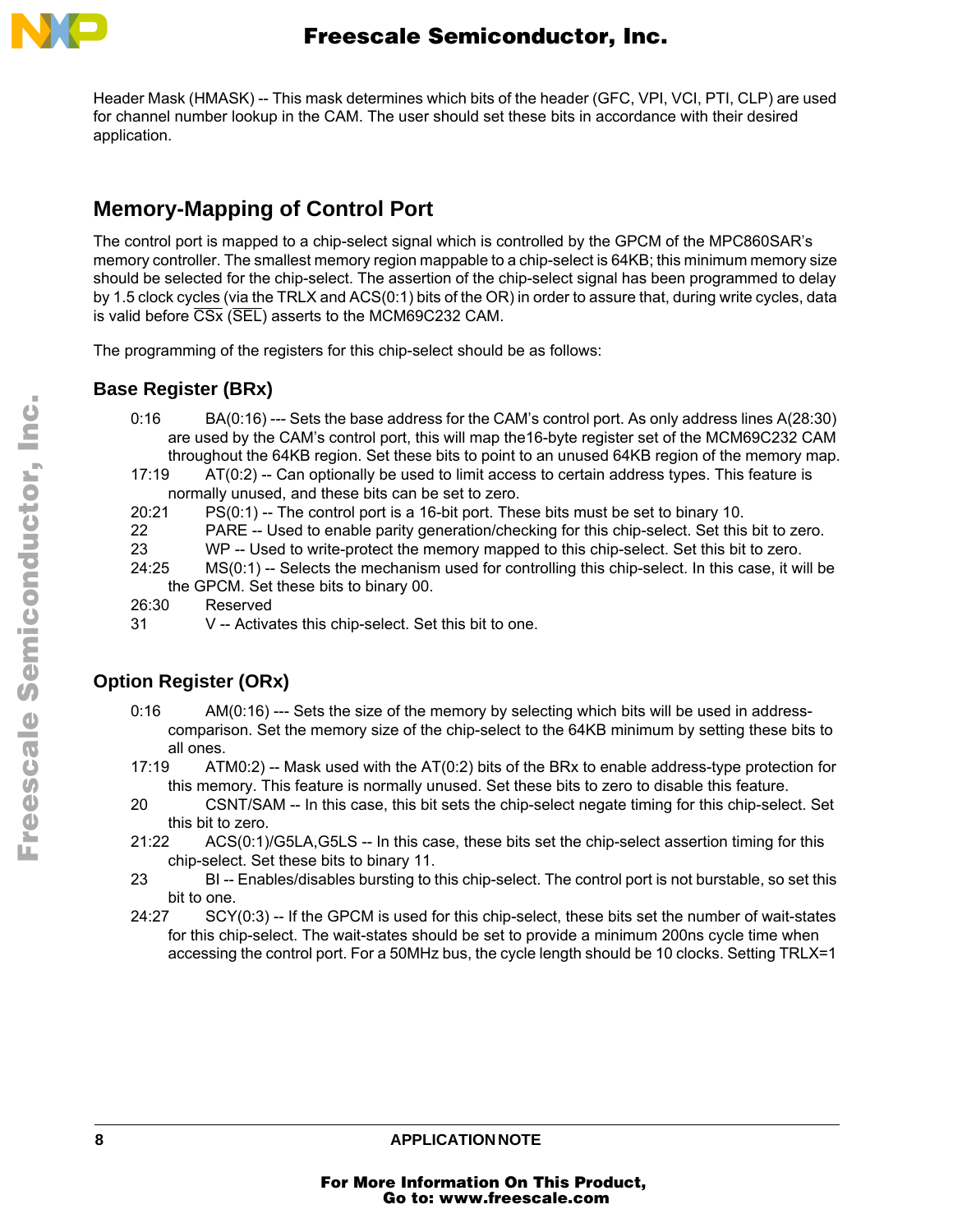

below causes the wait-states programmed by SCY[0:3] to double. Therefore, to set a ten-clock cycle, (SCY[0:3]x2)+2 equals ten. Therefore, set these bits to binary 0100.

- 28 SETA -- Selects whether  $\overline{TA}$  is generated internally or externally. Select internal by setting this bit to zero.
- 29 TRLX -- Sets relaxed timing for this chip-select. Set this bit to one .
- 30 EHTR -- Inserts a null cycle for memories with long disable times. Set this bit to zero.
- 31 Reserved

## **Memory-Mapping of Match Port**

The match port is mapped to a chip-select which is controlled by the MPC860SAR's memory controller. The memory controller can control this chip-select with either the UPM or the GPCM, as previously shown. Register programming for both options is presented here.

#### **Option 1: Match port interface using UPM**

This option uses one of the User Programmable Machines (UPM) of the MPC860SAR's memory controller to control the match port. This can be either UPMA or UPMB; in the register descriptions below, y is used as a place-holder. The smallest memory region mappable to a chip-select is 64KB; this minimum memory size should be selected for the chip-select. The programming of the registers for this chip-select should be as follows:

#### **Base Register (BRy)**

- 0:16 BA(0:16) --- Sets the base address for the CAM's match port. As no address lines are used by the CAM's match port, this will map the match port of the MCM69C232 CAM throughout the 64KB region. Set these bits to point to an unused 64KB region of the memory map. This base address must match the value set in CAMADD in the MPC860SAR's ATM parameters.
- 17:19 AT(0:2) -- Can optionally be used to limit access to certain address types. This feature is normally unused, and these bits can be set to zero.
- 20:21 PS(0:1) -- The match port is a 32-bit port. These bits must be set to binary 00.
- 22 PARE -- Used to enable parity generation/checking for this chip-select. Set this bit to zero.
- 23 WP -- Used to write-protect the memory mapped to this chip-select. Set this bit to zero.
- 24:25 MS(0:1) -- Selects the mechanism used for controlling this chip-select. In this case, it will be the UPMA or UPMB. Set these bits to binary 10 or binary 11.
- 26:30 Reserved
- 31 V -- Activates this chip-select. Set this bit to one.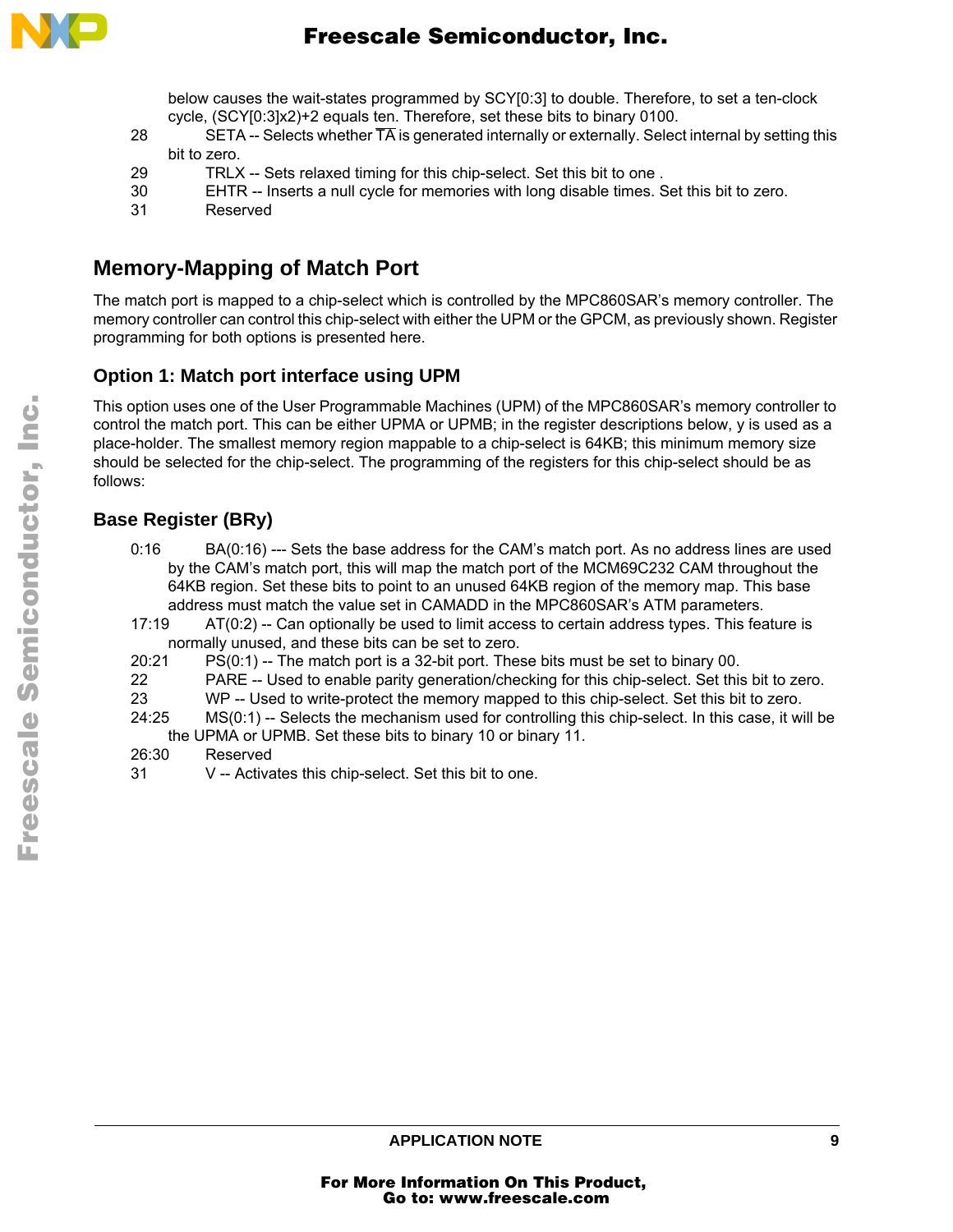

#### **Option Register (ORy)**

- 0:16 AM(0:16) --- Sets the size of the memory by selecting which bits will be used in addresscomparison. Set the memory size of the chip-select to the 64KB minimum by setting these bits to all ones.
- 17:19 ATM0:2) -- Mask used with the AT(0:2) bits of the BRx to enable address-type protection for this memory. This feature is normally unused. Set these bits to zero to disable this feature.
- 20 CSNT/SAM -- In this case, this sets the initial state of the address-multiplexing for this chipselect. Set this bit to zero.
- 21:22 ACS(0:1)/G5LA,G5LS -- In this case, these bits set the behavior of the GPL5 line for this UPM. GPL5 is not used in this interface. Set these bits to binary 01.
- 23 BI -- Enables/disables bursting to this chip-select. The match port is not burstable, so set this bit to one.
- 24:27 SCY(0:3) -- If the GPCM is used for this chip-select, these bits set the number of wait-states for this chip-select. The GPCM is not used for this chip-select, so these bits can be set to zero.
- 28 SETA -- Selects whether  $\overline{TA}$  is generated internally or externally. Select internal by setting this bit to zero.
- 29 TRLX -- Sets relaxed timing for this chip-select. This is a don't-care for the UPM. Set this bit to zero.
- 30 EHTR -- Inserts a null cycle for memories with long disable times. This is a don't-care for the UPM. Set this bit to zero.
- 31 Reserved

#### **Machine (A or B) Mode Register (MyMR)**

- 0:7 PTA(0:7) -- Sets the period of the refresh timer for this UPM. The CAM doesn't need refresh, so this is a don't-care. Set these bits to zero.
- 8 PTAE -- Enables/disables the refresh timer for this UPM. Set this bit to zero.
- 9:11 AMy(0:2) --Sets the address multiplexing size for this UPM. Address muliplexing is not used for the CAM. Set these bits to binary 000.
- 12 Reserved
- 13:14 DSA(0:1) -- Sets the period of the disable timer between accesses to this UPM. No delay is needed, so set these bits to binary 00.
- 15 Reserved
- 16:18 G0CLA -- Determines which address line is put out on GPL0, if this feature is used. This features is not used, so set these bits to binary 000.
- 19 GPL y4DIS -- Enables/disables  $\overline{GPL}$  y4, allowing this signal to be used as UPWAIT. UPWAIT is required for this interface. Set this bit to one.
- 20:23 RLFy(0:3) --Sets the number of iterationsof loops in the UPM's read patterns. Loops are not used by the UPM patterns, so these bits can be set to binary 0000.
- 24:27 WLFy(0:3) --Sets the number of iterationsof loops in the UPM's write patterns. Loops are not used by the UPM patterns, so these bits can be set to binary 0000.
- 28:31 TLFy(0:3) --Sets the number of iterationsof loops in the UPM's refresh patterns. Refresh is not performed for this UPM, so these bits can be set to binary 0000.

#### **UPM RAM words**

The following patterns should be programmed in to the UPM RAM words for the appropriate UPM (A or B). Only the single-beat read and single-beat write patterns are used. The burst patterns, refresh pattern, and exception patterns do not need to be initialized.

For a 50MHz bus, the UPM RAM words for the UPM RAM words should be programmed to: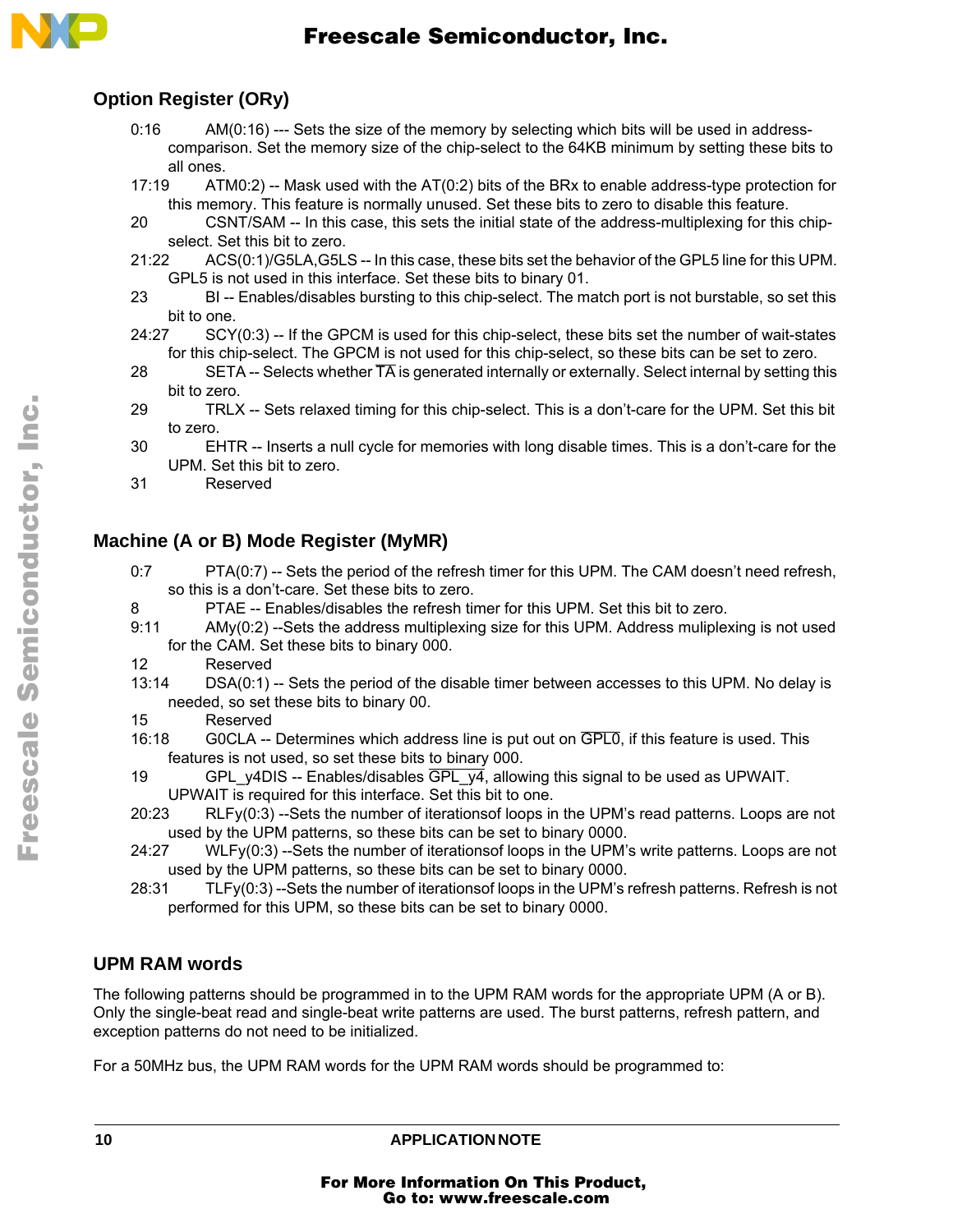

Single-beat read:

0xFFFFCC04 0xFFF3DC04 0XFFF3CC00 0XFFF7CC05

Single-beat write:

0xFFFFCC04 0x0FFFCC04 0X3FFFCC00 0xFFFFCC05

#### **Option 2: Match port interface using GPCM**

This option uses the General Purpose Chip Select Machine (GPCM) of the MPC860SAR's memory controller to control the match port. The smallest memory region mappable to a chip-select is 64KB; this minimum memory size should be selected for the chip-select. The programming of the registers for this chip-select should be as follows:

#### **Base Register (BRy)**

- 0:16 BA(0:16) --- Sets the base address for the CAM's match port. As no address lines are used by the CAM's match port, this will map the match port of the MCM69C232 CAM throughout the 64KB region. Set these bits to point to an unused 64KB region of the memory map. This base address must match the value set in CAMADD in the MPC860SAR's ATM parameters.
- 17:19 AT(0:2) -- Can optionally be used to limit access to certain address types. This feature is normally unused, and these bits can be set to zero.
- 20:21 PS(0:1) -- The match port is a 32-bit port. These bits must be set to binary 00.
- 22 PARE -- Used to enable parity generation/checking for this chip-select. Set this bit to zero.
- 23 WP -- Used to write-protect the memory mapped to this chip-select. Set this bit to zero.
- 24:25 MS(0:1) -- Selects the mechanism used for controlling this chip-select. In this case, it will be the GPCM. Set these bits to binary 00.
- 26:30 Reserved
- 31 V -- Activates this chip-select. Set this bit to one.

#### **Option Register (ORy)**

- 0:16 AM(0:16) --- Sets the size of the memory by selecting which bits will be used in addresscomparison. Set the memory size of the chip-select to the 64KB minimum by setting these bits to all ones.
- 17:19 ATM0:2) -- Mask used with the AT(0:2) bits of the BRx to enable address-type protection for this memory. This feature is normally unused. Set these bits to zero to disable this feature.
- 20 CSNT/SAM -- In this case, this sets the timing of the chip-select negation. Set this bit to one (thus programming the chip-select to negate one clock early).
- 21:22 ACS(0:1)/G5LA,G5LS -- In this case, these bits set the timing of the chip-select assertion. Set these bits to binary 10 (thus programming the chip-select to assert 1/4 clock late).
- 23 BI -- Enables/disables bursting to this chip-select. The match port is not burstable, so set this bit to one.
- 24:27 SCY(0:3) -- Since the GPCM is used for this chip-select, these bits set the number of waitstates for this chip-select. Cycle length should be eight clocks. Setting TRLX=1 below causes the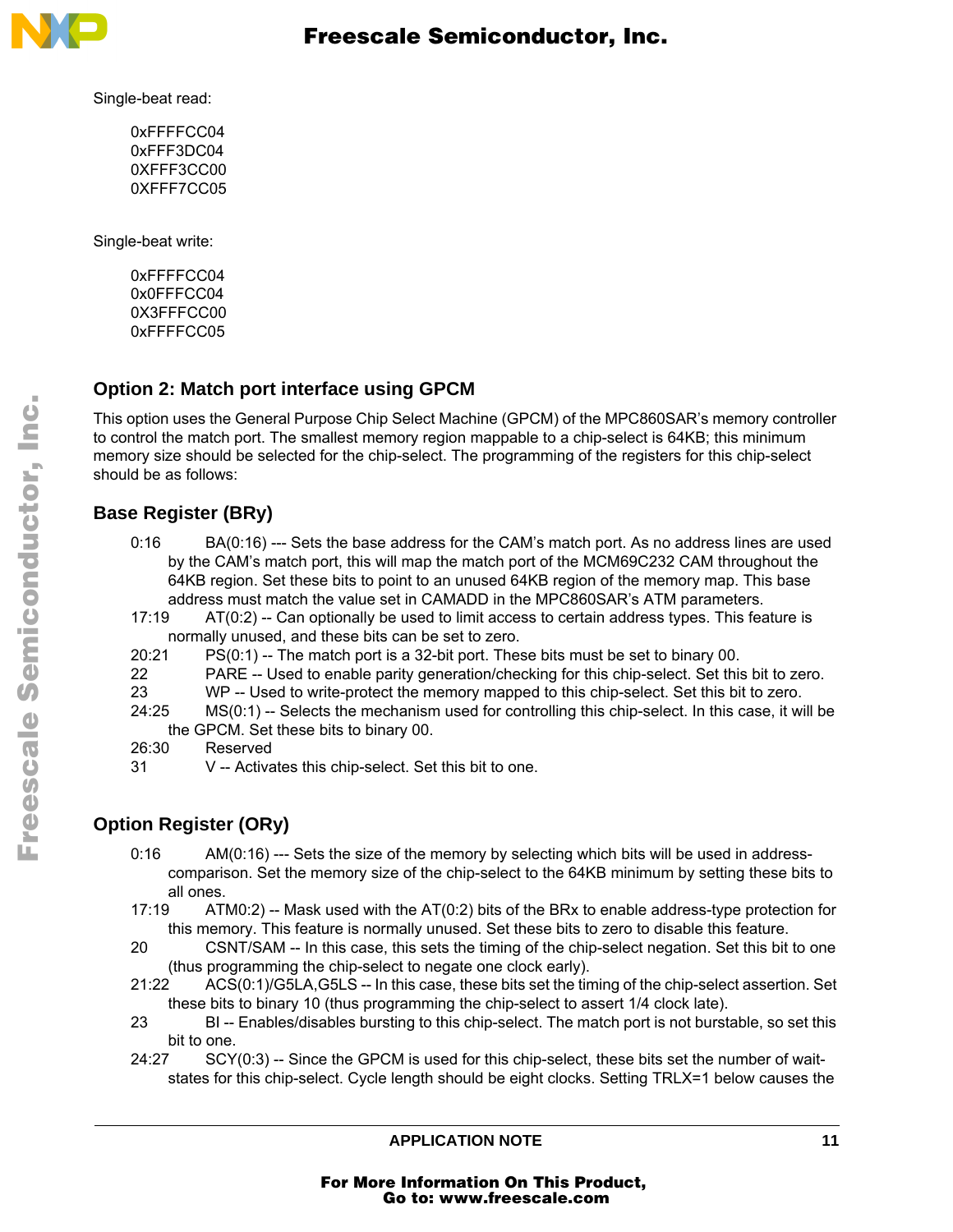

wait-states programmed by SCY[0:3] to double. Therefore, to set an eight-clock cycle, (SCY[0:3]x2)+2 equals eight. Therefore, set these bits to binary 0011.

- 28 SETA -- Selects whether  $\overline{TA}$  is generated internally or externally. Select internal by setting this bit to zero.
- 29 TRLX -- Sets relaxed timing for this chip-select. Set this bit to one (thus providing an extra clock before chip-select assertion).
- 30 EHTR -- Inserts a null cycle for memories with long disable times. This isnot necessary for the MCM69C232 CAM. Set this bit to zero.
- 31 Reserved

## **MCM69C232 CAM REGISTER CONFIGURATION**

#### **Operation Register**

Refer to MCM69C232 documentation for the complete command set.

#### **'SET GLOBAL MASK REGISTER' COMMAND**

[WARNING: The sense of this mask register is opposite of normal mask registers;1 indicates ignore this bit, 0 indicates use this bit].

Set the lower 32 bits to 1; these lower 32 bits of the CAM will contain the channel number, and will be returned upon a successful match. Set the upper 32 bits to \$00000000 (i.e. do not mask the match data presented to the CAM). Masking of unwanted bits will be done by the MPC860SAR's microcode via the MPC860SAR's HMASK register, so it is not necessary to do it with the Global Mask Register..

#### **'SET ATM MODE' COMMAND**

The match port interface has been designed to enable 'ATM MODE' of the MCM69C232. In 'ATM MODE', the MCM69C232 CAM can perform matching on either a VCC or VPC basis.

In order to enable matching via VPC in 'ATM MODE', the order of the data bits of the MPC860SAR and the MCM69C232 CAM had to be arranged in a particular fashion. This is because the MCM69C232 expects the VCI to be on its data lines MQ(15:0). The MPC860SAR's match data places the VCI on data bits 12-27, which would correspond to data lines MQ(19:4) if the data bus was connected normally.

The data lines are effectively shifted in the MPC860SAR to MCM69C232 CAM match port interface, such that:

- 1. D(12:27) connect to MQ(15:0)
- 2. D(1:11) connect to MQ(26:16)
- 3. D0 connects to MQ27 (and to  $\overline{\text{MS}}$ , as shown in the diagram)
- 4. D(28:31) connect to MQ(31:28)

There are software implications of this data-bit arrangement which pertain to the 'INSERT VALUE', 'DELETE VALUE', and related commands.

#### **'INSERT VALUE', 'DELETE VALUE', AND RELATED COMMANDS**

The arrangement of the data bits in this interface requires the user to use the I/O registers in the following manner when issuing 'INSERT VALUE', 'DELETE VALUE', and related commands:

I/O Register 3: Bits15-13=PTI, Bit 12=CLP, Bits 11-0=GFC/VPI

I/O Register 2: Bits 15-0=VCI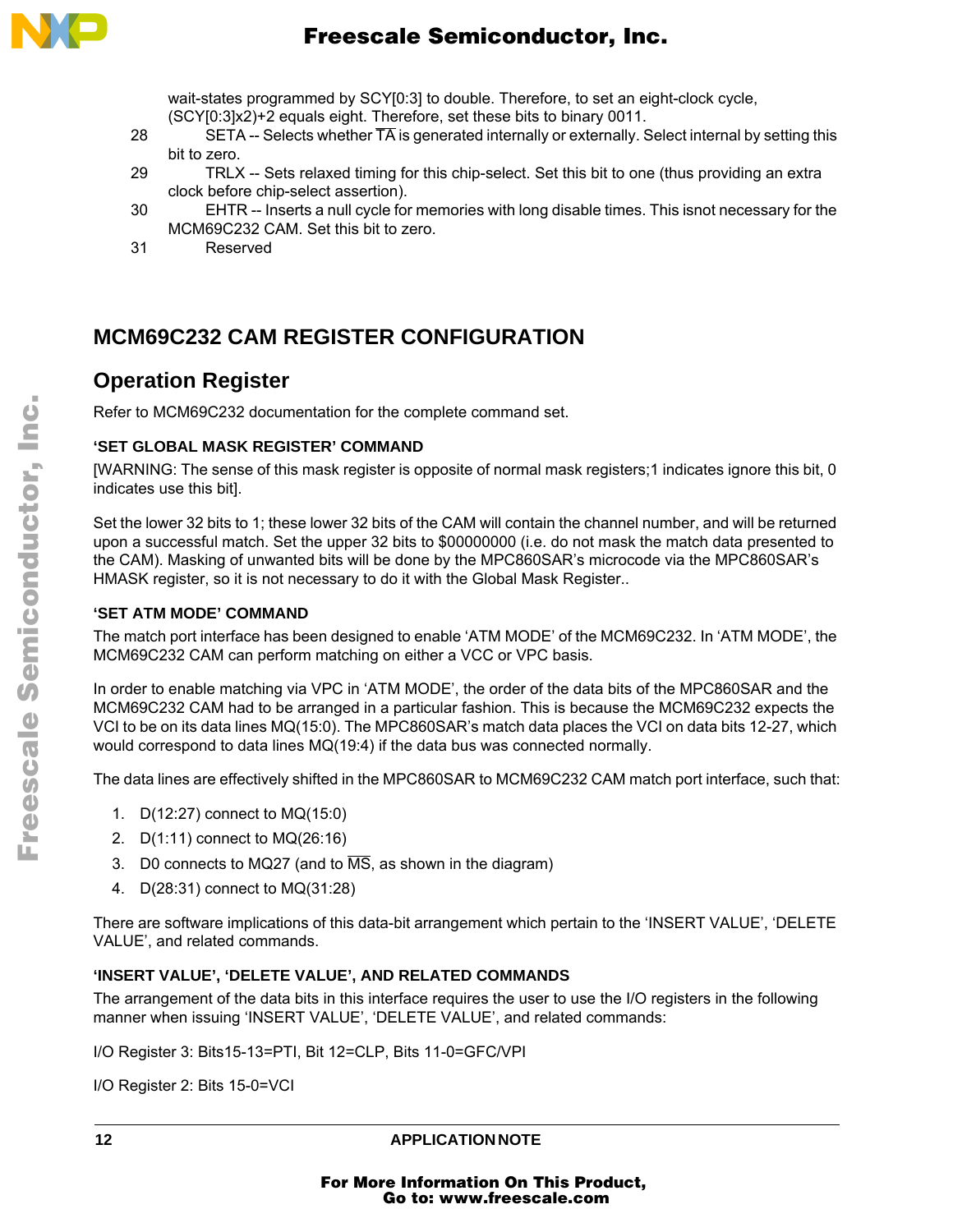

I/O Register 1: Upper order bits of channel number (match return data), shifted right by 4

I/O Register 0: Lower order bits of channel number (match return data), shifted left by 12

For example, in order to route NNI cells with GFC/VPI = hex  $5F2$ , VCI = hex  $9A26$ , PTI = binary 010, CLP = 0 to channel number hex 3752, write I/O Reg 3 = hex 45F2, I/O Reg 2 = hex 9A26, I/O Reg 1 = hex 2000, I/O  $Reg 0 = hex 0375.$ 

Because of the arrangement of the data lines, the match data (i.e. 3752) will be returned to the MPC860SAR via the match port on data lines D(16:31).

#### **'SET FAST ENTRY MODE' COMMAND VERSUS 'SET BUFFERED ENTRY MODE' COMMAND**

Buffered Entry mode is recommended for normal operation. Fast Entry mode could be used at initialization, but using Fast Entry mode requires the use of an INITIALIZE TABLE command, issues with which are described below.

#### **'INITIALIZE TABLE' COMMAND**

The physical interface to the control port of the MCM69C232 CAM uses normal worst-case timing of 200ns per command transaction in order to avoid monitoring the DTACK signal. However, the 200ns worst-case timing does not apply to the INITIALIZE TABLE command; it could be longer. If the user desires to use the INITIALIZE TABLE command, then the MCM69C232 CAM can be configured via its Interrupt Register to signal an IRQ when this command is complete. This  $\overline{IRQ}$  signal could be used to signal an interrupt to the MPC860SAR upon completion of this command.

## **Error Code Register**

Check for error conditions in Error Code Register after control operations.

## **Interrupt Register**

Though not shown in the interface, interrupts (signalled via IRQ) can be used to signal the MPC860SAR of certain conditions. This can be configured in the Interrupt Register.

## **TRANSACTION TIMING DIAGRAMS**

## **Control Port Timing**

The access to the control port is performed by the user software, for initialization of the CAM and for adding and deleting entries in the CAM.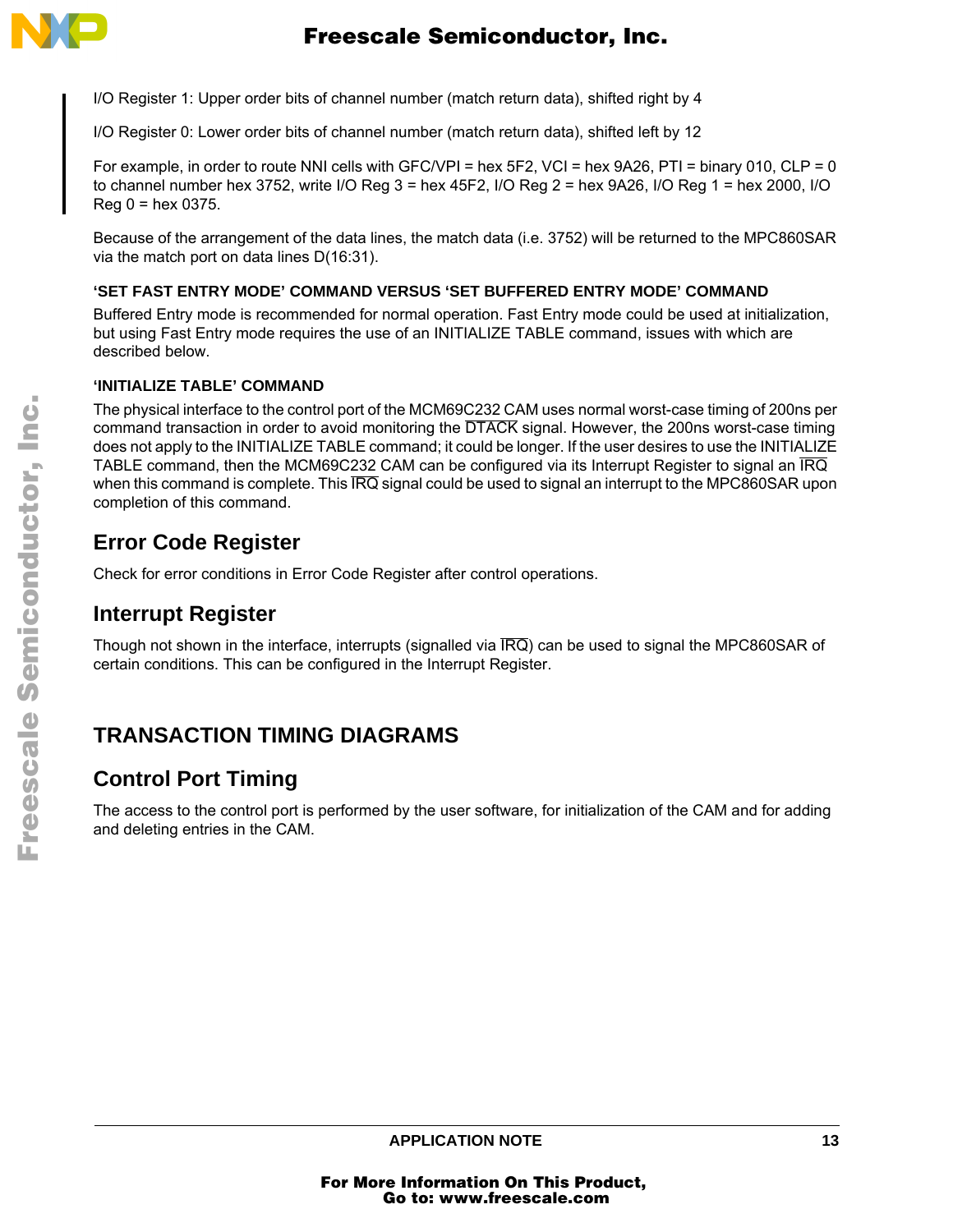



For a 50MHz bus, the timing for the read and write accesses is as shown below:



**14 APPLICATION NOTE**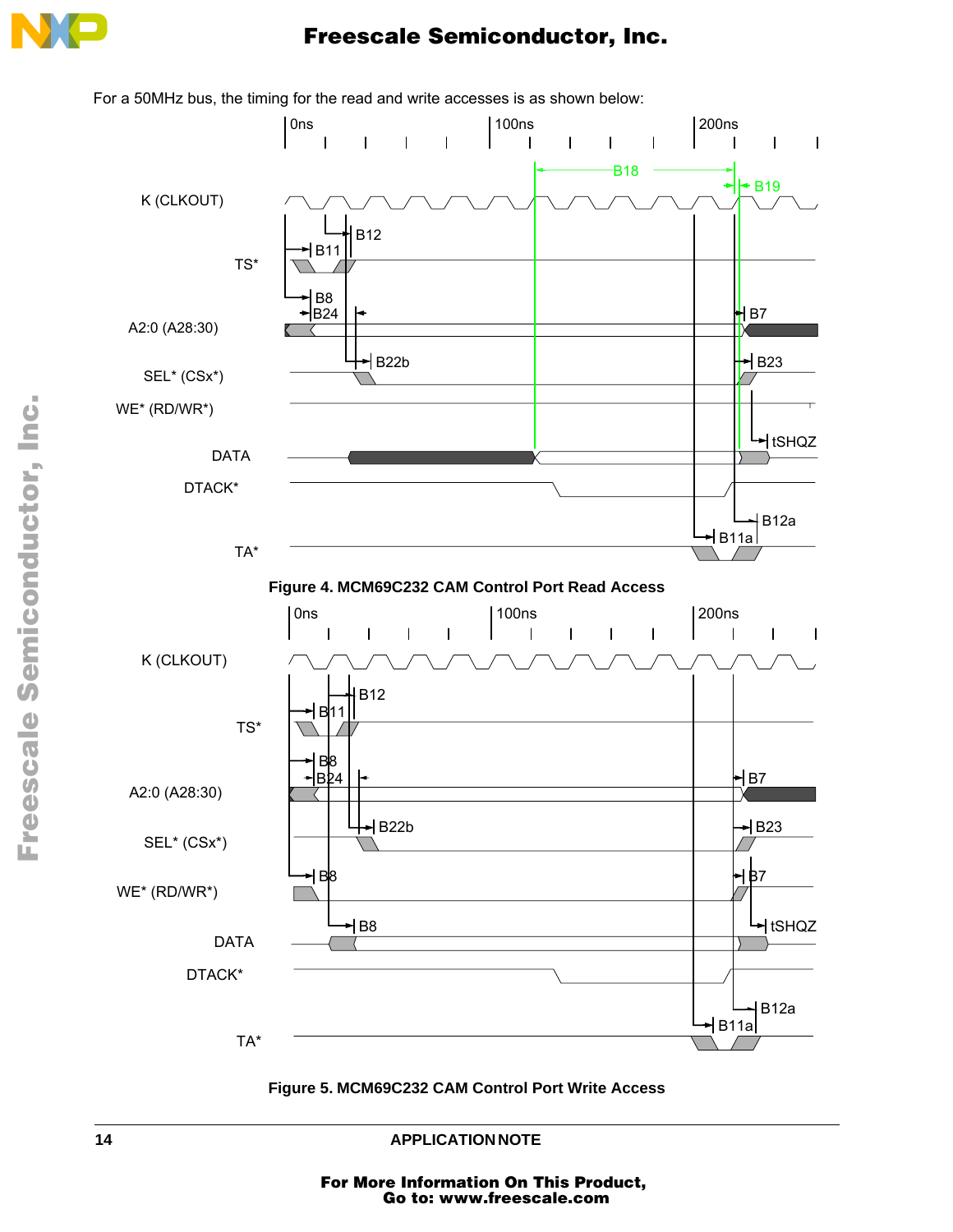

## **Match Port Timing**

The access to the match port is performed by the MPC860SAR's ATM microcode. The microcode performs a DMA write (of match data) followed by a DMA read (of return data from the CAM). These DMA accesses are not necessarily back-to-back; other higher-priority bus masters can take the bus between these DMA accesses.

#### **Option 1: Match port interface using UPM**

For a 50MHz bus, the timing for the write and read accesses is as shown below:



**Figure 6. MCM69C232 CAM Match Port Write Access using UPM (writing match data to CAM**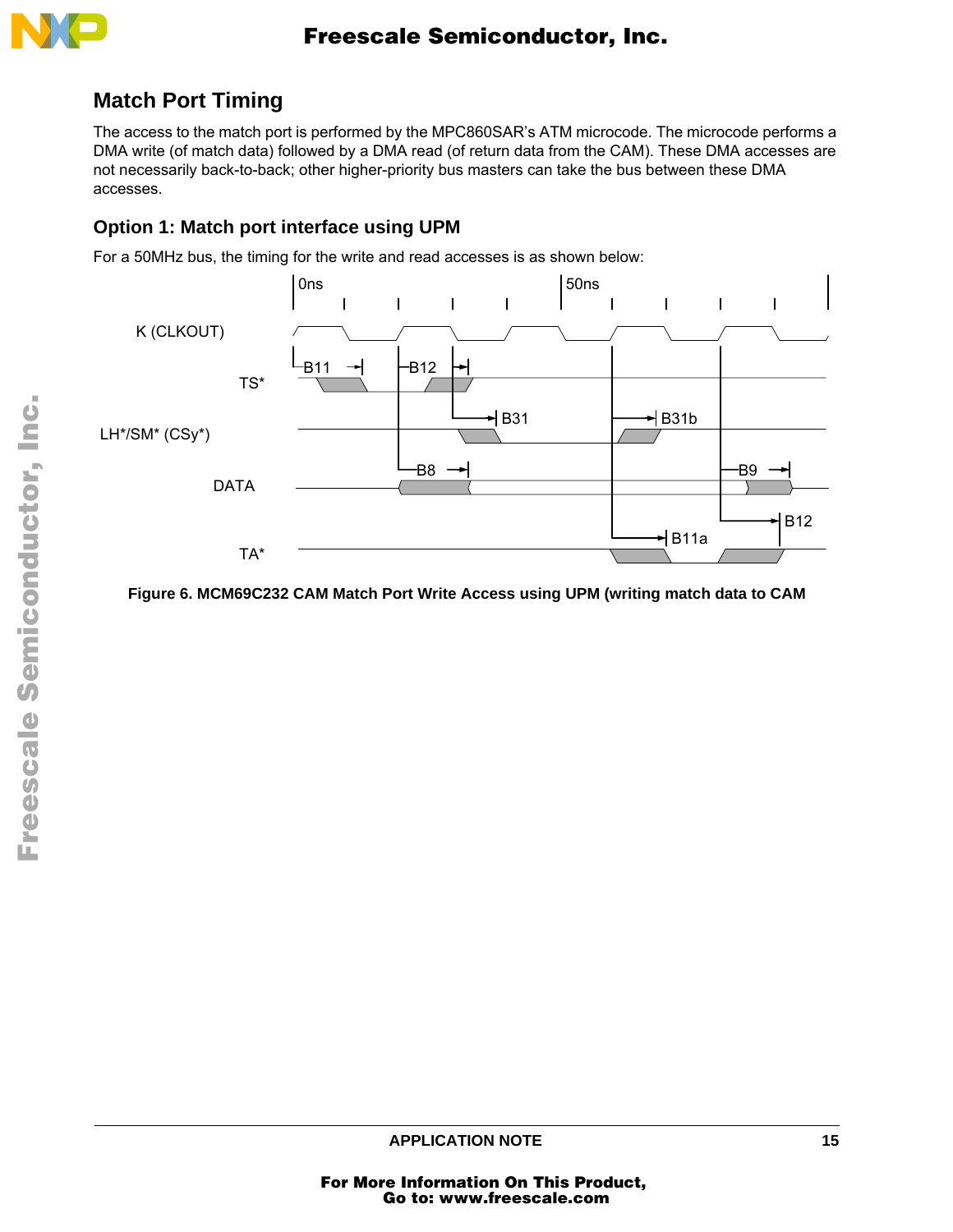

)



**Figure 7. MCM69C232 CAM Match Port Read Access using UPM (reading return data from CAM)**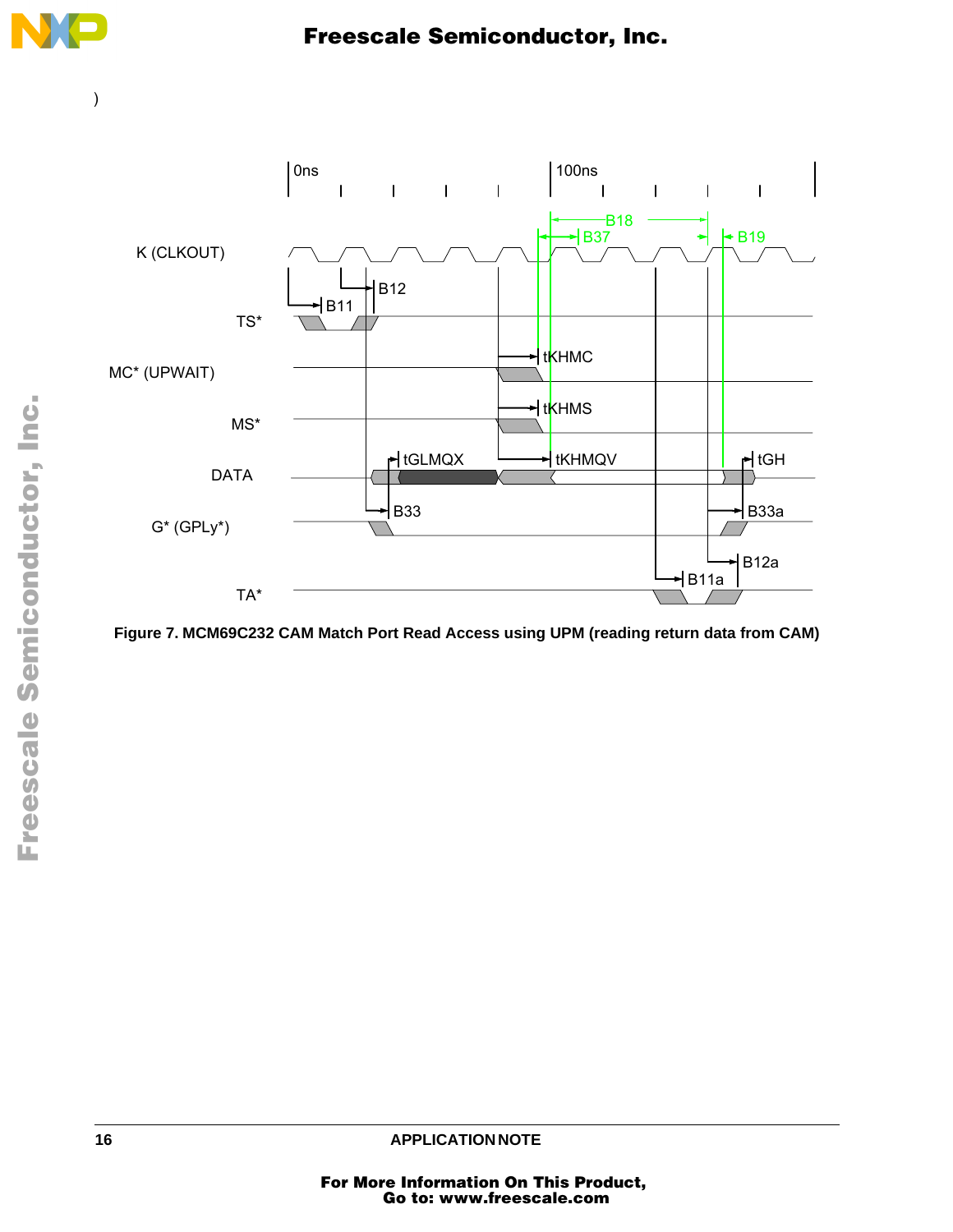

#### **Option 2: Match port interface using GPCM**

For a 50MHz bus, the timing for the write and read accesses is as shown below. The timing diagrams include a propagation delay of 3 to 8 ns through the external logic, shown as tPD..



**Figure 8. MCM69C232 CAM Match Port Write Access using GPCM (writing match data to CAM)**